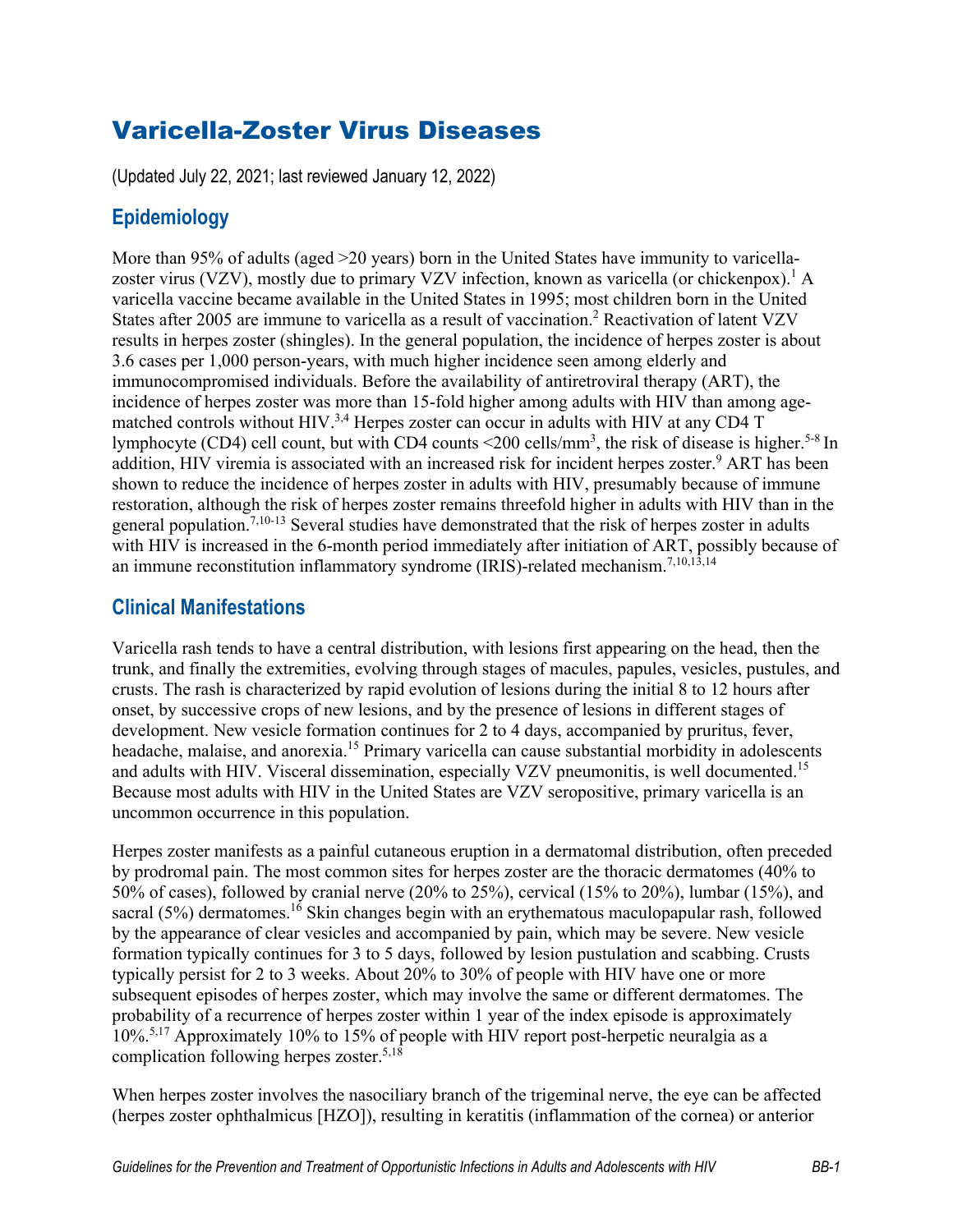uveitis (inflammation of the iris and anterior ciliary body) or both. Vesicles on the tip of the nose (Hutchinson sign) are a clue that the nasociliary branch is involved. With corneal involvement, there may be an initial brief period during which the corneal epithelium is infected with VZV, but the major problem is inflammation of the corneal stroma, which can result in scarring, neovascularization, or necrosis with loss of vision. Stromal keratitis can be chronic. Once it occurs, VZV-associated anterior uveitis also tends to be chronic and can result in increased intraocular pressure or glaucoma, scarring of intraocular tissues, and cataract.

Stromal keratitis and anterior uveitis may not develop immediately after the appearance of skin vesicles on the forehead and scalp; therefore, patients with normal eye examinations initially should receive follow-up eye examinations, even after the skin lesions heal. Antiviral treatment of herpes zoster at the onset of cutaneous lesions reduces the incidence and severity of ophthalmic involvement.

Some patients with HZO may develop late dendriform lesions of the corneal epithelium that contain virus and will respond rapidly to systemic or topical anti-herpetic medications. These lesions are usually painful. In one study, the median time from onset of HZO to development of late dendriform lesions was 5 months, and the risk of recurrences decreased over time.<sup>19</sup> The frequency with which these late infectious lesions occur has not been determined.

Acute retinal necrosis (ARN) and progressive outer retinal necrosis (PORN) are variants of necrotizing retinopathy caused by VZV. Although ARN can occur in both immunocompetent and immunocompromised patients, PORN occurs almost exclusively<sup>22</sup> in patients with AIDS with CD4 counts <100 cells/mm<sup>3</sup>. In contrast to ARN, PORN is characterized by minimal inflammation in the aqueous and vitreous humor, absence of occlusive retinal vasculitis, and multiple discrete peripheral lesions that manifest initially as yellow foci of retinal opacification in the outer retinal layers.<sup>23</sup> PORN lesions rapidly coalesce, causing full-thickness retinal necrosis and subsequent retinal detachment.<sup>24</sup> Both ARN and PORN are associated with high rates of loss of vision.

People with HIV who have CD4 counts <200 cells/mm<sup>3</sup> are at highest risk of herpes zoster–related complications, including disseminated herpes zoster.<sup>20</sup> The central nervous system (CNS) is a target organ for herpes zoster dissemination in patients coinfected with HIV. Various VZV-related neurologic syndromes occur in people with HIV, including CNS vasculitis, multifocal leukoencephalitis, ventriculitis, myelitis and myeloradiculitis, optic neuritis, cranial nerve palsies and focal brain-stem lesions, and aseptic meningitis.<sup>21</sup>

# **Diagnosis**

Varicella and herpes zoster are typically distinctive in appearance and usually can be diagnosed clinically. Varicella also can be diagnosed retrospectively by documenting seroconversion (i.e., immunoglobulin G [IgG] antibody negative to positive). In immunocompromised persons, varicella may be difficult to distinguish from disseminated herpes zoster (as opposed to dermatomal herpes zoster); a history of VZV exposure, a rash that began with a dermatomal pattern, and VZV serologic testing to assess prior VZV infection may be helpful to distinguish disseminated herpes zoster from varicella. When lesions are atypical or difficult to distinguish from those due to other potential etiologies (including herpes simplex virus [HSV]), swabs of vesicular fluid from a fresh lesion or tissue biopsies can be submitted for viral culture, direct fluorescent antigen testing, or polymerase chain reaction (PCR). Additionally, scabs may be adequate specimens for PCR testing. PCR of lesions is the most sensitive and specific method for diagnosis of VZV infections. Histopathology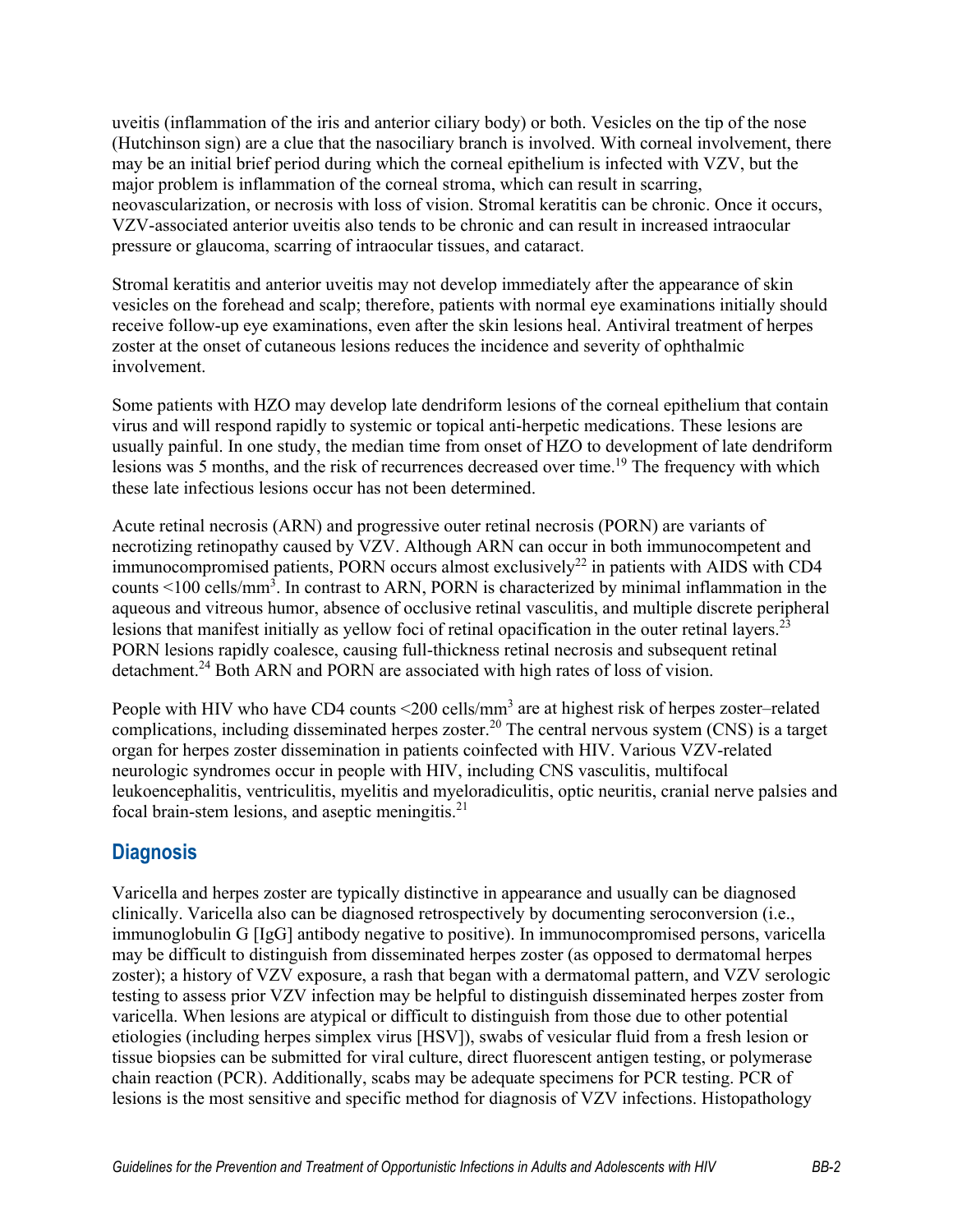and PCR (of blood or fluids, such as cerebrospinal fluid or vitreous humor) can aid with diagnosis of VZV infections of visceral organs (e.g., pneumonitis, encephalitis, retinitis).<sup>25</sup>

# **Preventing Exposure**

People with HIV who are susceptible to VZV (i.e., people who have no history of chickenpox or shingles, who are seronegative for VZV, and who have no history of vaccination against VZV) should avoid exposure to individuals with varicella or herpes zoster **(CIII)**.

Household contacts of people with HIV without evidence of immunity to VZV should be vaccinated to prevent acquisition of varicella and potential transmission of wild-type VZV to susceptible contacts with HIV **(BIII)**.

### **Preventing Disease**

### *Vaccination to Prevent Primary Infection (Varicella)*

The live attenuated varicella vaccine (Varivax<sup>®</sup>) has been documented to be safe and immunogenic in children with HIV who have relatively preserved immune systems (CD4 percentage  $\geq 15\%$ )<sup>26-29</sup> and is recommended for this population of children with HIV.<sup>30</sup> Varicella vaccination of children with HIV also reduces the risk of subsequent herpes zoster.<sup>29,31</sup>

VZV-seronegative adults are potential candidates for varicella vaccination. Some experts would serologically screen adults with HIV without a history of prior varicella or varicella vaccination for VZV IgG. However, the value of this approach may be limited by the lack of sensitivity of commercially available VZV antibody assays (particularly for vaccine-induced antibody).<sup>32,33</sup> No studies have evaluated the vaccine in adolescents or adults with HIV, but many experts recommend varicella vaccination (2 doses, administered 3 months apart) for VZV-susceptible people with HIV aged ≥8 years with CD4 counts ≥200 cells/mm<sup>3</sup> (BIII).<sup>34</sup> If varicella vaccination results in disease caused by vaccine virus (a rare event), therapy with acyclovir is recommended **(AIII)**. Administration of varicella vaccine to more severely immunocompromised people with HIV (CD4 counts <200 cells/mm<sup>3</sup>) is **contraindicated** (AIII). Given the high prevalence of VZV seropositivity in adults, administration of varicella vaccine for adults will be infrequent.

If post-exposure varicella-zoster immune globulin (VariZIG™) has been administered, an interval of at least 5 months is recommended before varicella vaccination **(CIII)**. <sup>35</sup> If post-exposure acyclovir has been administered, an interval of at least 3 days is recommended before varicella vaccination **(CIII)**.

# *Pre-Exposure Prophylaxis to Prevent Primary Infection (Varicella)*

Long-term prophylaxis with anti-VZV drugs, such as acyclovir or valacyclovir, to prevent varicella **is not recommended (AIII)**.

# *Post-Exposure Prophylaxis to Prevent Primary Infection (Varicella)*

For people with HIV who are susceptible to VZV, post-exposure prophylaxis following known or suspected VZV exposure is recommended **(AII)**. After close contact with a person who has active varicella or herpes zoster, adolescents and adults with HIV who are susceptible to VZV (particularly those with CD4 counts  $\leq$ 200 cells/mm<sup>3</sup>) should receive VariZIG as soon as possible (preferably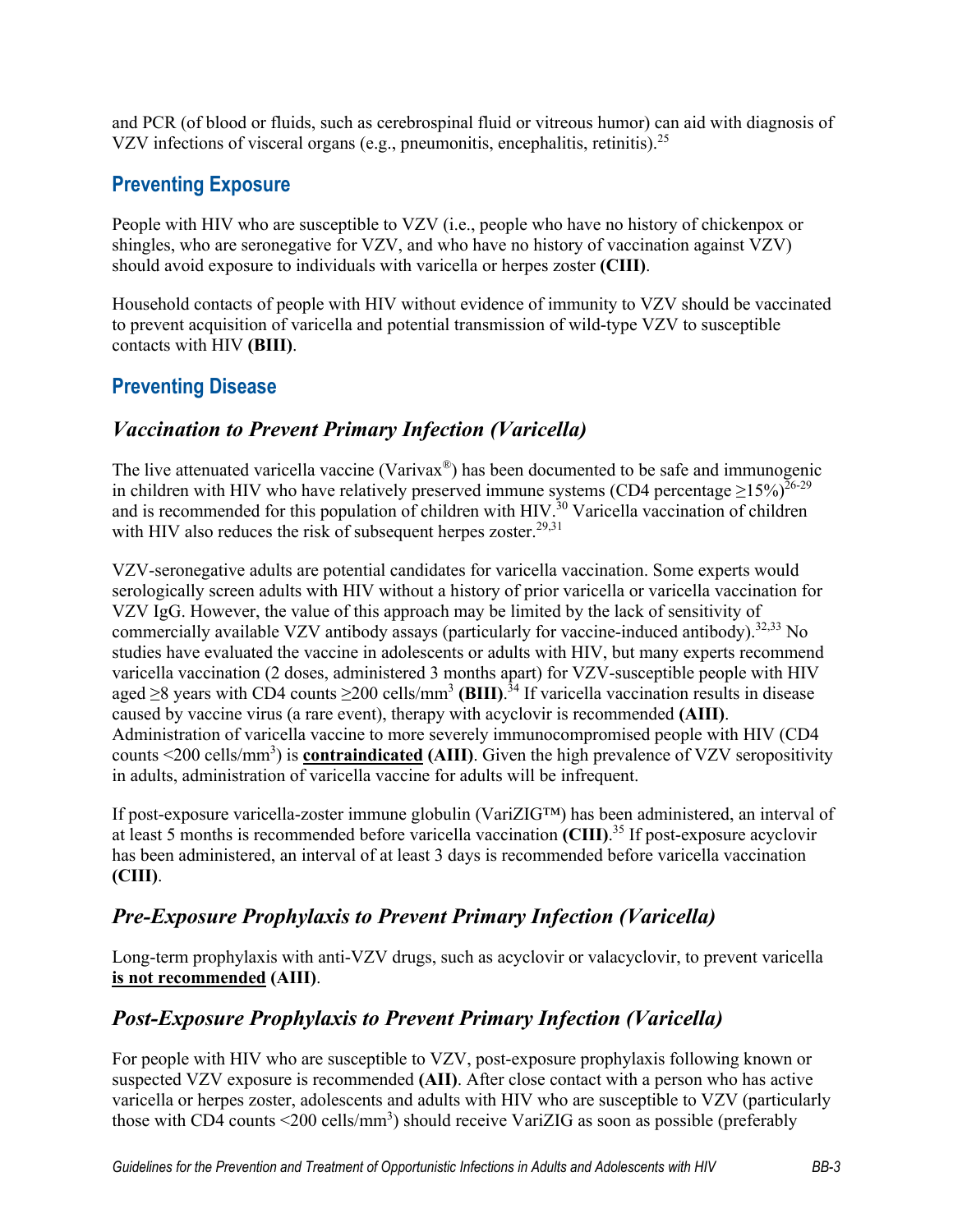within 96 hours), but up to 10 days after exposure **(AIII)**. <sup>36</sup> Given the cost of obtaining VariZIG, it is reasonable to check VZV serology before administering VariZIG to people who do not have a clinical history of chickenpox or shingles and no documentation of varicella vaccination **(AIII)**. The risk of VZV transmission is greater with exposure to varicella than localized herpes zoster. In the United States, VariZIG is commercially available from a broad network of specialty distributers (listed at: www.varizig.com). The duration of protection from VariZIG is at least 3 weeks. Patients receiving monthly infusions of high-dose intravenous immune globulin (IVIG >400 mg/kg) are likely to be protected and probably do not require VariZIG if they received a dose of IVIG <3 weeks before VZV exposure. A 5- to 7-day course of post-exposure acyclovir or valacyclovir beginning 7 to 10 days after exposure is recommended by some experts to prevent varicella among VZV-susceptible adolescents or adults with HIV, but this intervention has not been studied in these populations **(BIII)**. <sup>37</sup> Among VZV-susceptible immunocompetent children, post-exposure varicella vaccination has been shown to reduce the risk for varicella and is more effective than pre-emptive therapy with antiviral drugs; however, the efficacy of post-exposure varicella vaccination for people with HIV has not been studied and **is not recommended.**

# *Antiviral Prophylaxis to Prevent Re-Activation Disease (Herpes Zoster)*

Long-term administration of anti-VZV drugs to individuals with HIV to prevent episodes of herpes zoster is not routinely recommended **(AII)**. However, in a randomized, placebo-controlled study in Africa that evaluated daily acyclovir prophylaxis (acyclovir 400 mg orally [PO] twice a day) administered to people with HIV/HSV-2 coinfection who were not taking ART, acyclovir prophylaxis reduced the rate of herpes zoster by 62%.<sup>38</sup> Acyclovir did not prevent recurrent zoster episodes in patients with prior history of herpes zoster.<sup>38</sup> People with HIV who are taking suppressive anti-herpes medications (i.e., acyclovir, valacyclovir, or famciclovir) for other indications—such as prevention of genital herpes—may receive some additional benefit in reduction of risk of herpes zoster, but the relative risk reduction in people who are receiving ART is unknown.

### *Vaccination to Prevent Reactivation Disease (Herpes Zoster)*

Two Food and Drug Administration (FDA)-approved vaccines are currently available for the prevention of herpes zoster in immunocompetent adults. In 2017, a subunit vaccine containing recombinant VZV glycoprotein E (gE) and adjuvant AS01<sub>B</sub> (i.e., recombinant zoster vaccine [RZV] Shingrix) was FDA approved and recommended by the Advisory Committee on Immunization Practices (ACIP) to prevent herpes zoster in immunocompetent adults aged  $\geq 50$  years, given on a 2-dose schedule.<sup>39</sup> The approval and recommendation for the vaccine were based on pivotal Phase 3 randomized, placebo-controlled clinical trials involving >30,000 participants in which the vaccine efficacy against herpes zoster in vaccinated participants was 97.2% overall and 91.3% in those aged  $>70$  years.<sup>40,41</sup> The most common solicited adverse reactions in vaccine recipients were pain (78% of recipients), myalgia (45%), and fatigue (45%), with Grade 3 injection site reactions (pain, redness, and swelling) reported in 9.4% of vaccine recipients and Grade 3 solicited systemic events (myalgia, fatigue, headache, fever, and gastrointestinal symptoms) reported by 10.8% of vaccine recipients.<sup>39,42</sup> Systemic Grade 3 reactions were reported more frequently after Dose 2 than after Dose 1.<sup>42</sup>

Data on use of RZV in people with HIV are limited, and to date ACIP has not recommended the use of RZV in people with HIV. A Phase 1/2 randomized, placebo-controlled study enrolled 94 adults with HIV receiving ART<sup>43</sup> with CD4 count  $\geq$ 200 cells/mm<sup>3</sup>, 14 adults receiving ART with CD4 count <200 cells/mm<sup>3</sup>, and 15 ART-naive adults with CD4 count  $\geq$ 500 cells/mm<sup>3</sup>. The participants' median age was 46 years. Participants received the vaccine in three doses administered at 0, 2, and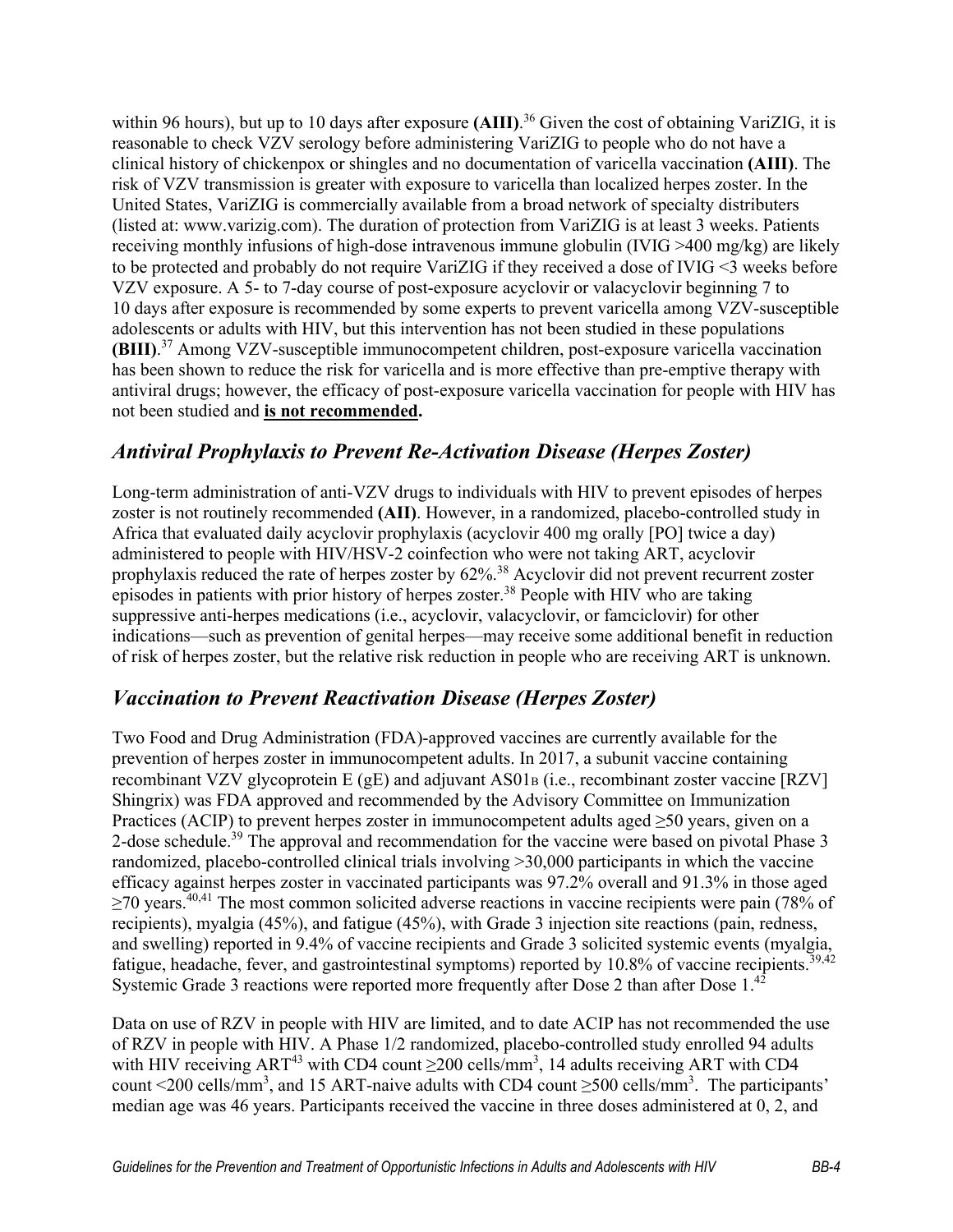6 months. The vaccine increased humoral and cell-mediated immunity to VZV gE after two doses, including among people with CD4 counts  $\leq$ 200 cells/mm<sup>3</sup>. The most common side effects included pain at the injection sites (98.6% of participants, 16.4% Grade 3), fatigue (75.3%, 16.4% Grade 3), myalgia (74.0%, 13.7% Grade 3), and headache (64.4%, 8.2% Grade 3). No vaccine-related severe adverse events occurred during follow-up. Based on these very limited data in people with HIV, the vaccine appears safe and immunogenic. No efficacy data are available for the RZV among people with HIV.

Given that the risk of herpes zoster is high among people with HIV, and the vaccine appears safe, experts recommend administration of RZV to people with HIV aged  $\geq$ 50 years, following the FDAapproved schedule for persons without HIV (intramuscular [IM] dose at 0 and 2 months) **(AIII)**.

No data identify the optimal timing of vaccination for persons who have a CD4 count <200 cells/mm3 or who are not suppressed virologically on ART. Following initiation of ART, some experts would administer the RZV vaccination series after CD4 count recovery **(CIII)**, and others would administer the series after virologic suppression was achieved **(CIII)**. No efficacy data guide RZV vaccination in people with HIV aged <50 years given the following:

- Clinical trial experience demonstrating safety in immunocompetent persons <50 years is limited, *and*
- The duration of protection is not known.

Thus, at this time, RZV **is not recommended** for people with HIV aged <50 years. RZV is not a treatment for herpes zoster and should not be given during acute episodes **(AIII)**. It also should not be given to individuals with VZV-related inflammatory eye disease (keratitis or anterior uveitis) during episodes of active inflammation **(AIII)**.

A 1-dose attenuated live-zoster virus vaccine (i.e., zoster vaccine live [ZVL], Zostavax®) for prevention of herpes zoster is FDA approved for use in immunocompetent adults aged ≥50 years. However, as of November 18, 2020, it is no longer available for use in the United States, and recommendations for its use have been removed from these guidelines.

# **Treating Disease**

### *Varicella*

No controlled prospective studies of antiviral therapy for varicella in adults with HIV have been reported. For uncomplicated varicella, the preferred treatment options are valacyclovir (1 g PO three times daily), or famciclovir (500 mg PO three times daily), initiated as early as possible after lesion onset and continued for 5 to 7 days **(AII)**. Oral acyclovir (20 mg/kg body weight up to a maximum dose of 800 mg five times daily) is an alternative **(BII)**. Intravenous (IV) acyclovir 10 mg/kg every 8 hours for 7 to 10 days is the recommended initial treatment for people with HIV with severe or complicated varicella **(AIII)**. 15,48,49 If no evidence of visceral involvement with VZV is apparent, many experts recommend switching from IV to oral antiviral therapy after the patient has defervesced **(BIII)**. 50

# *Herpes Zoster*

Antiviral therapy should be instituted as soon as possible for all people with HIV with herpes zoster diagnosed within 1 week of rash onset (or any time prior to full crusting of lesions). The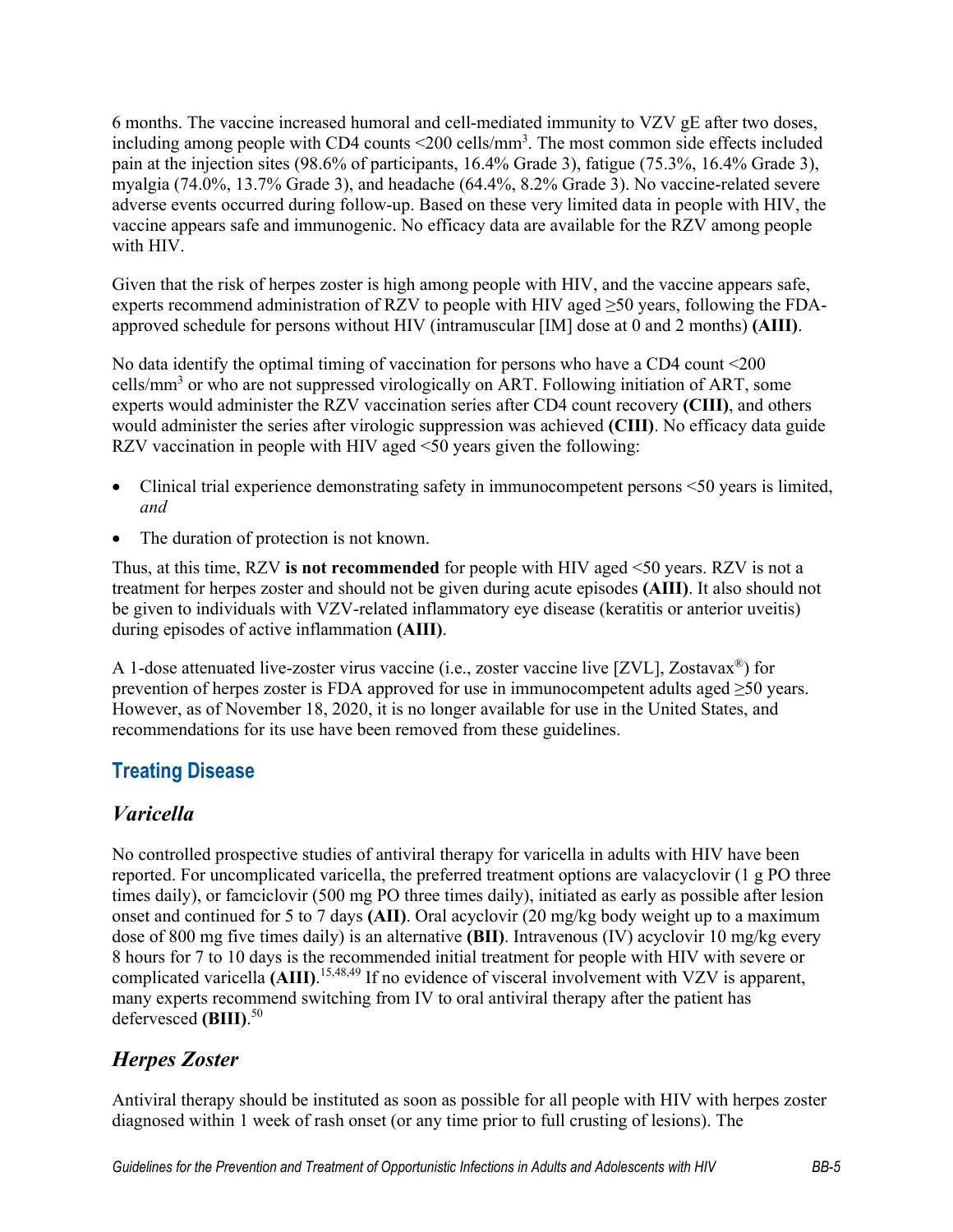recommended treatment options for acute localized dermatomal herpes zoster in people with HIV are oral valacyclovir **(AII)**, famciclovir **(AII)**, or acyclovir **(BII)** (doses as above) for 7 to 10 days, although longer durations of therapy should be considered if lesions resolve slowly. Valacyclovir or famciclovir are preferred because of their improved pharmacokinetic properties and simplified dosing schedule. If cutaneous lesions are extensive or if visceral involvement is suspected, IV acyclovir should be initiated and continued until clinical improvement is evident **(AII)**. <sup>51</sup> A switch from IV acyclovir to oral antiviral therapy (to complete a 10- to 14-day treatment course) is reasonable when formation of new cutaneous lesions has ceased and the signs and symptoms of visceral VZV infection are improving **(BIII)**. Adjunctive corticosteroid therapy for herpes zoster in people with HIV **is not recommended** because no data support its benefit in this population **(AIII)**.

In patients with HZO, both stromal keratitis and anterior uveitis require treatment with topical corticosteroids; in many cases, chronic, low-dose topical corticosteroid therapy is necessary to maintain suppression of inflammation. Recurrences or exacerbations of inflammation are common. A role for antiviral agents in the management of chronic keratitis and uveitis has not been established.

ARN should be treated promptly with antiviral therapy. One treatment recommended by some experts is high-dose IV acyclovir (10 mg/kg every 8 hours for 10 to 14 days), followed by prolonged high-dose oral valacyclovir (1 g three times daily) **(AIII)**. High-dose oral antiviral treatment for at least 14 weeks has been shown to decrease the risk of second eye involvement among those who present with unilateral ARN syndrome;<sup>52,53</sup> (AIII) however, many ophthalmologists and infectious disease specialists will continue oral antiviral therapy for much longer. Many experts would also include an intravitreous injection of ganciclovir as part of the initial induction therapy. Additional intravitreous injections can be given if there is concern for lack of treatment response, but injections should not be more frequent than twice weekly **(BIII)**.Use of oral valaciclovir instead of IV acyclovir for initial treatment has been reported. This approach should be used with caution because serum drug levels with oral treatment will not be as high as those achieved with IV administration **(CIII)**. Involvement of an experienced ophthalmologist in the management of patients with VZV ocular disease is strongly recommended **(AIII)**.

Optimal antiviral therapy for PORN remains undefined and should be managed in consultation with an experienced ophthalmologist **(AIII)**. 54-56 Outcomes with IV acyclovir or ganciclovir monotherapy were poor. Better results were obtained with IV ganciclovir (or the combination of ganciclovir plus foscarnet), along with intravitreal antiviral drug injections.24,55,57 Specific treatment should include systemic therapy with at least one IV drug (either acyclovir or ganciclovir) **(AIII)** coupled with injections of at least one intravitreal drug (ganciclovir or foscarnet) **(BIII)**. 57,58 Intravitreal cidofovir should not be used because such injections may be associated with loss of intraocular pressure and other adverse effects. Ganciclovir ocular implants previously recommended by some experts are no longer manufactured. The prognosis for visual preservation in involved eyes is poor, despite aggressive antiviral therapy.

### *When to Start Antiretroviral Therapy*

All people with HIV should receive ART as soon as possible after diagnosis of HIV infection. The presence of disease caused by VZV is not an indication to defer or discontinue ART **(AIII)**.

### **Monitoring of Response to Therapy and Adverse Events (Including IRIS)**

For monitoring and adverse event recommendations related to anti-herpesvirus drugs, see preceding guideline sections on herpes simplex virus and cytomegalovirus.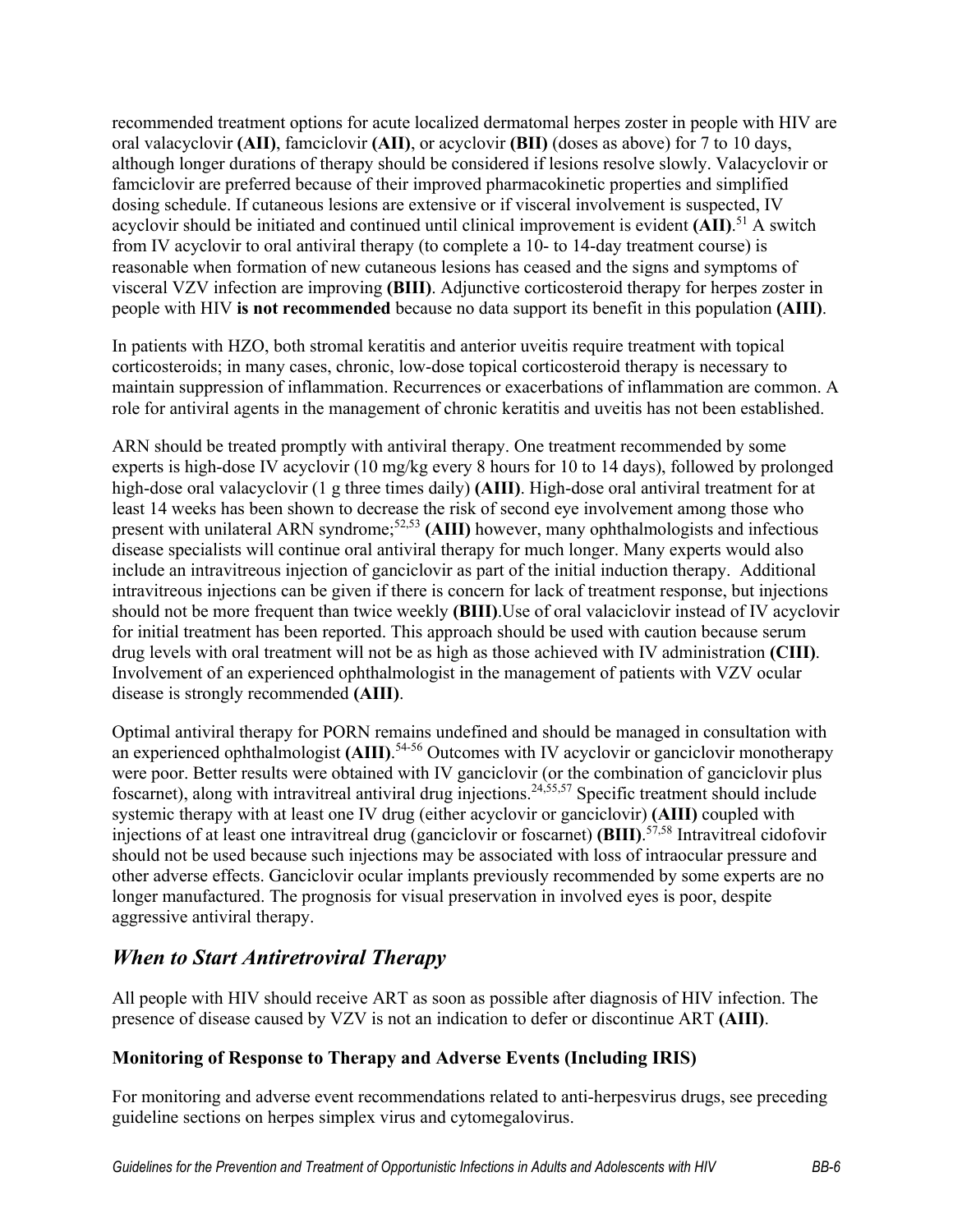Initiation of ART appears to be associated with an increased frequency of VZV reactivation, peaking at about 3 months after ART initiation.<sup>7,13,14,59,60</sup> Observational studies have shown the risk of herpes zoster to increase twofold to fourfold between 4 and 16 weeks after initiating ART. The clinical presentation and natural history of herpes zoster in the setting of immune reconstitution is similar to that observed in other people with HIV, and episodes of herpes zoster in either setting should be managed in the same manner.

# *Managing Treatment Failure*

Treatment failure caused by resistance of VZV to acyclovir and related drugs (e.g., famciclovir, ganciclovir) is rare, but should be suspected when clinical findings do not improve within 7 days of initiation of therapy or when skin lesions have an atypical (e.g., verrucous) appearance. A viral culture should be obtained, and if VZV is isolated, susceptibility testing performed to establish antiviral drug susceptibility and to document the need for alternative therapy. Among patients with suspected or proven acyclovir-resistant VZV infections, treatment with IV foscarnet is recommended **(AII)**. <sup>61</sup> IV cidofovir is a potential alternative **(CIII)**. Both foscarnet and cidofovir are nephrotoxic agents and should be given in consultation with an expert in infectious diseases.

# **Special Considerations During Pregnancy**

Pregnant women with HIV who are susceptible to VZV and are in close contact with a person with active varicella or herpes zoster should receive VariZIG as soon as possible (within 10 days)<sup>36</sup> after exposure to VZV **(AIII)**. If oral acyclovir is used for post-exposure prophylaxis, VZV serology should be performed so that the drug can be discontinued if the patient is seropositive for VZV **(CIII)**. Pregnant women should not receive varicella vaccine **(AIII)**.

For pregnant women without HIV with varicella, the risk of transmitting VZV to the infant resulting in congenital varicella syndrome is 0.4% when varicella infection occurs at or before 12 weeks' gestation, 2.2% with infection at 13 to 20 weeks, and negligible with infection after 20 weeks.<sup>62</sup> Women with varicella during the first half of pregnancy should be counseled about the risks to the fetus and offered detailed ultrasound surveillance for findings indicative of fetal congenital varicella syndrome.<sup>62</sup> Administration of VariZIG is recommended primarily to prevent complications in the mother; whether it has any benefit in prevention of congenital varicella syndrome is unknown. VariZIG should be administered to infants born to women who have varicella from 5 days before delivery to 2 days after delivery to reduce the severity and mortality of neonatal varicella acquired by exposure to maternal viremia **(AIII)**.

Oral acyclovir or valacyclovir are the preferred treatments for pregnant women with HIV who have uncomplicated varicella during pregnancy **(BIII)**. Pregnant women with HIV who have severe varicella or who exhibit signs or symptoms of VZV pneumonitis should be hospitalized and treated with IV acyclovir (10 mg/kg every 8 hours) **(AII)**.

No controlled studies of antiviral therapy of herpes zoster during pregnancy have been reported. Recommended therapy for uncomplicated herpes zoster in pregnant women with HIV is oral acyclovir or valacyclovir **(BIII)**. Pregnant women should not receive the herpes zoster vaccine **(AIII)**.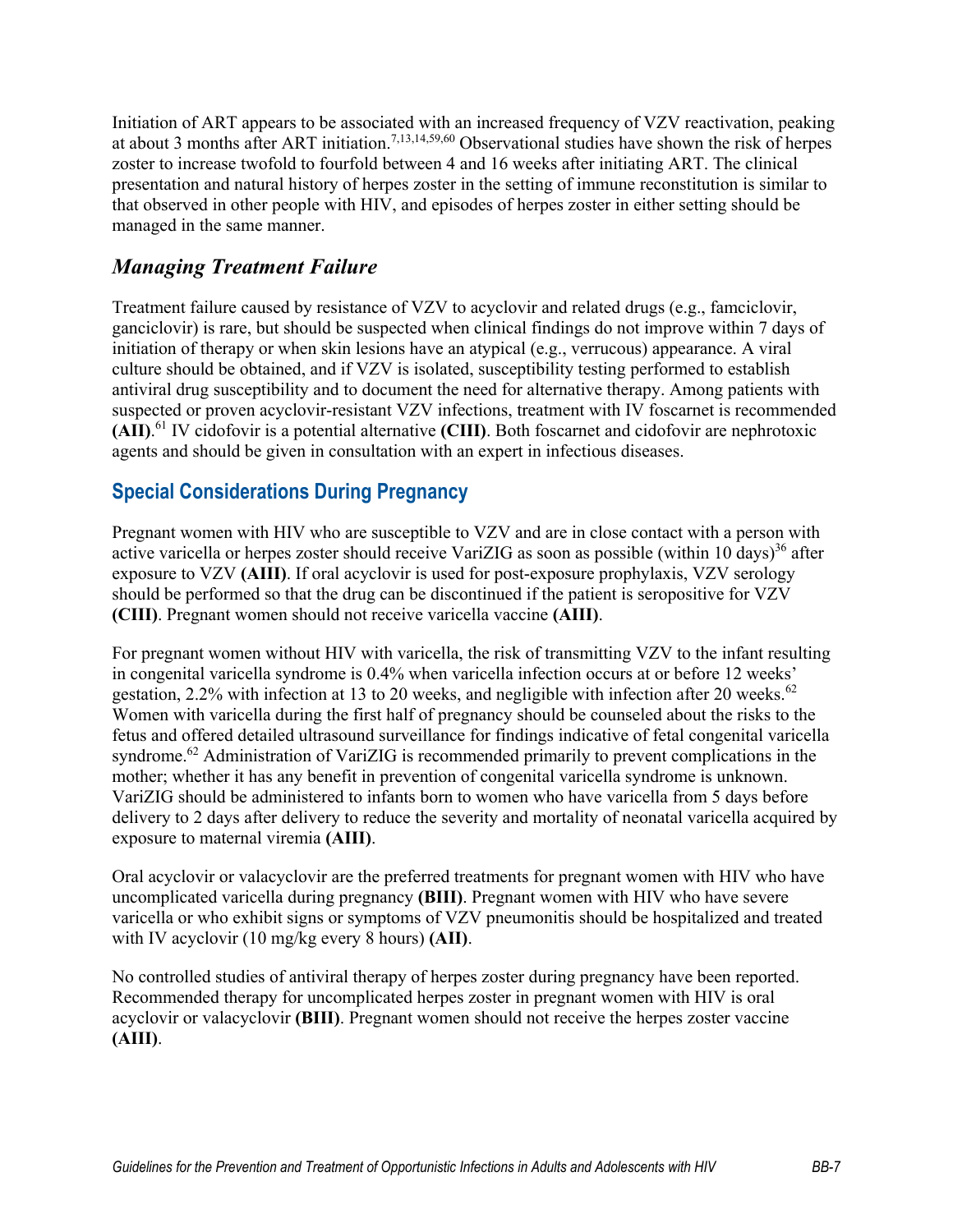### **Recommendations for Preventing and Treating Varicella-Zoster Virus Infections**

#### **Pre-Exposure Prevention of VZV Primary Infection**

#### *Indications*

• Adults and adolescents with HIV who have CD4 counts ≥200 cells/mm<sup>3</sup> and who do not have documentation of varicella vaccination, a history or diagnosis of varicella or herpes zoster confirmed by a health care provider, or laboratory confirmation of VZV disease; and anyone with HIV who is VZV seronegative should avoid exposure to persons with varicella or herpes zoster **(CIII)**.

#### *Vaccination*

- Household contacts who are VZV-susceptible should be vaccinated to prevent potential transmission of VZV to at-risk people with HIV **(BIII)**.
- In VZV-seronegative persons with CD4 counts ≥200 cells/mm3, administer primary varicella vaccination (Varivax™) in two doses (0.5 mL SQ) 3 months apart **(CIII)**.
- If vaccination results in disease due to live-attenuated vaccine virus, treatment with acyclovir is recommended **(AIII)**.
- If post-exposure VariZIG™ has been administered, wait ≥5 months before varicella vaccination **(CIII)**.
- If post-exposure acyclovir has been administered, wait ≥3 days before varicella vaccination **(CIII)**.
- Administration of varicella vaccine to severely immunocompromised people with HIV (CD4 counts <200 cells/mm3) is **contraindicated (AIII)**.

#### **Post-Exposure Prophylaxis of VZV Primary Infection**

#### *Indications*

- Close contact with a person who has active varicella or herpes zoster, and
- Susceptible to VZV (i.e., no history of varicella vaccination, no history of varicella or herpes zoster, or known to be VZV seronegative)

#### *Preferred Prophylaxis*

- VariZIG 125 IU/10 kg (maximum of 625 IU) IM, administered as soon as possible and within 10 days after exposure to a person with active varicella or herpes zoster **(AIII)**
- If post-exposure VariZIG has been administered, wait ≥5 months before varicella vaccination **(CIII)**.

**Note:** Patients receiving monthly high-dose IVIG (i.e., >400 mg/kg) are likely protected against VZV and probably do not require VariZIG if the last dose of IVIG they received was administered <3 weeks before VZV exposure.

#### *Alternative Prophylaxis (Begin 7 to 10 Days After Exposure)*

- Acyclovir 800 mg PO 5 times daily for 5 to 7 days **(BIII)**, or
- Valacyclovir 1 gm PO 3 times daily for 5 to 7 days **(BIII)**

**Note:** Neither these pre-emptive interventions nor post-exposure varicella vaccination have been studied in adults and adolescents with HIV. If acyclovir or valacyclovir is used, varicella vaccines should not be given <72 hours after the last dose of the antiviral drug.

#### **Preventing Herpes Zoster (Shingles)**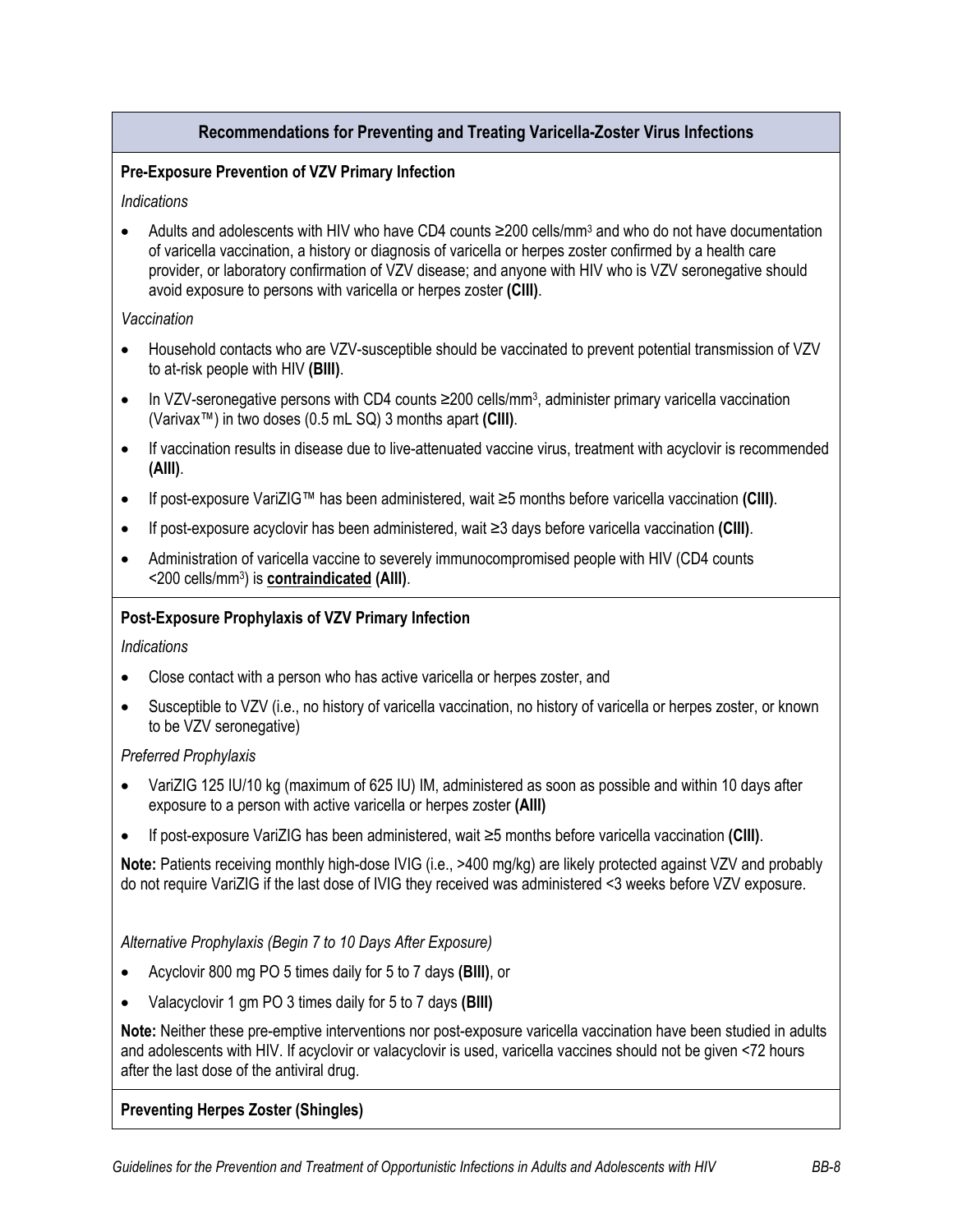#### **Recommendations for Preventing and Treating Varicella-Zoster Virus Infections**

#### *Vaccination*

Recombinant zoster vaccine (RZV, Shingrix) is the only available vaccine for prevention of shingles in the United States. As of November 18, 2020, attenuated zoster vaccine live (ZVL, Zostavax) is no longer available for use in the United States.

#### *RZV*

Recommended in adults with HIV aged ≥50 years, regardless of CD4 count:

- RZV 0.5 mL IM injection—2-dose series at 0 and then at 2 to 6 months **(AIII)**.
- RZV should not be given during an acute episode of herpes zoster **(AIII)**.
- Following initiation of ART, some experts would delay RZV vaccination until patients are suppressed virologically on ART **(CIII)** or until CD4 count recovery **(CIII)** to maximize immunologic response to the vaccine.

#### **Treating Varicella Infections**

*Primary Varicella Infection (Chickenpox)*

#### Uncomplicated Cases

Preferred Therapy

- Valacyclovir 1 g PO 3 times a day **(AII)**, or
- Famciclovir 500 mg PO 3 times a day **(AII)**

Alternative Therapy

• Acyclovir 800 mg PO 5 times daily **(BII)**

**Duration** 

• 5 to 7 days

Severe or Complicated Cases

- Acyclovir 10 mg/kg IV every 8 hours for 7 to10 days **(AIII)**
- May switch to oral famciclovir, valacyclovir, or acyclovir after defervescence if there is no evidence of visceral involvement **(BIII)**

#### *Herpes Zoster (Shingles)*

Acute, Localized, Dermatomal

Preferred Therapy

- Valacyclovir 1,000 mg PO 3 times a day **(AII)**, or
- Famciclovir 500 mg PO 3 times a day **(AII)**

Alternative Therapy

• Acyclovir 800 mg PO 5 times daily **(BII)**

#### Duration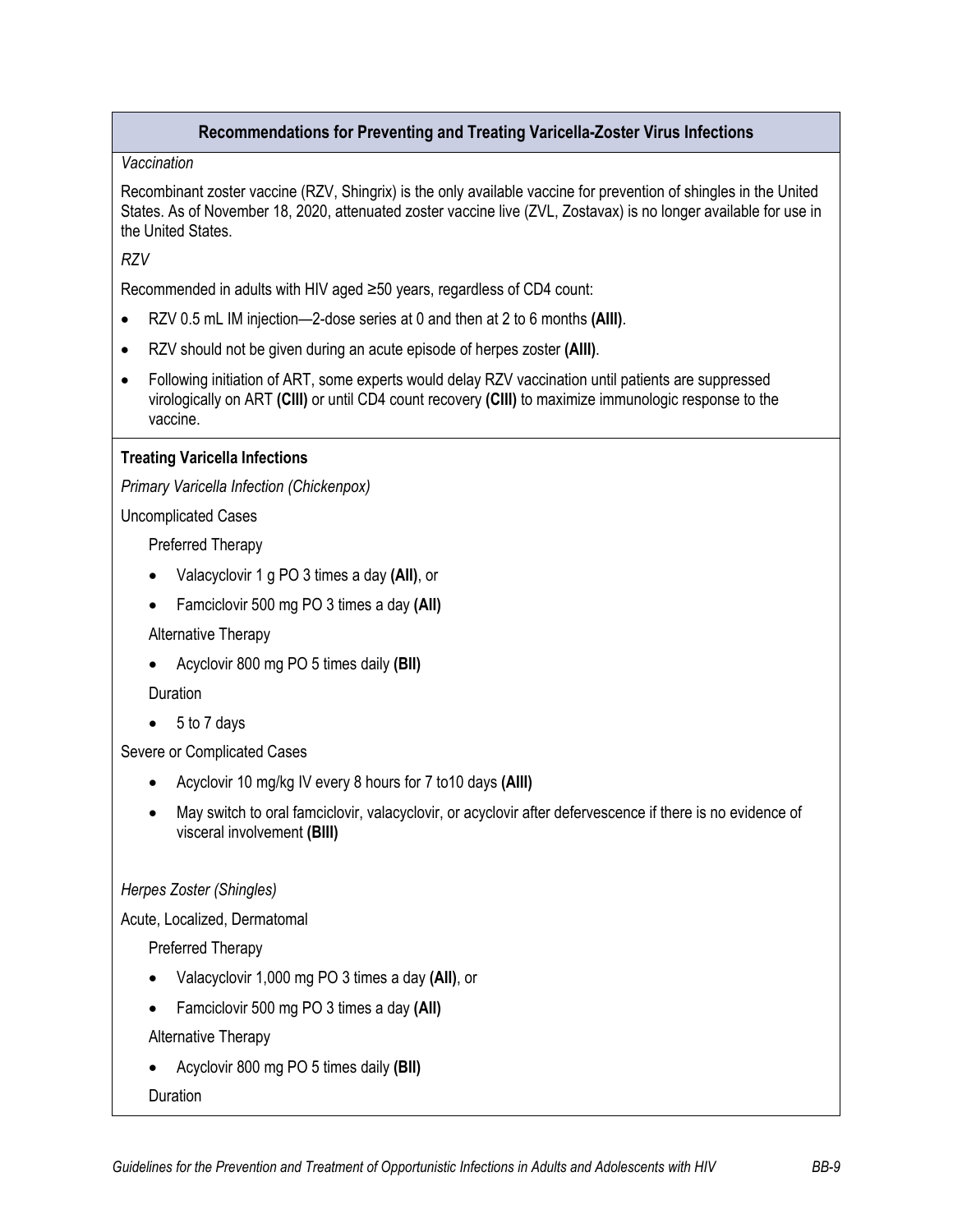#### **Recommendations for Preventing and Treating Varicella-Zoster Virus Infections**

• 7 to10 days; longer duration should be considered if lesions resolve slowly

#### *Herpes Zoster Ophthalmitis (HZO)*

Late dendriform lesions of the corneal epithelium should be treated with systemic or topical anti-herpetic medications **(AIII)**.

Extensive Cutaneous Lesion or Visceral Involvement

- Acyclovir 10 mg/kg IV every 8 hours until clinical improvement is evident **(AII)**.
- Switch to oral therapy (valacyclovir 1 g 3 times a day, famciclovir 500 mg 3 times a day, or acyclovir 800 mg PO 5 times daily to complete a 10- to 14-day course) when formation of new lesions has ceased and signs and symptoms of visceral VZV infection are improving **(BIII)**.

#### *Acute Retinal Necrosis (ARN)*

- Acyclovir 10mg/kg IV every 8 hours for 10 to 14 days, followed by valacyclovir 1 g PO 3 times a day for ≥14 weeks **(AIII)**. In addition, an intravitreous injection of ganciclovir (2 mg/0.05mL) can be given as a part of initial treatment, and injections can be repeated at a frequency of twice weekly until there is evidence of a treatment response **(BIII)**."Involvement of an experienced ophthalmologist is recommended **(AIII)**.
- Use of oral valaciclovir instead of IV acyclovir for initial treatment has been reported, but this approach should be used with caution, because serum drug levels with oral treatment will not be as high as those achieved with IV administration **(CIII)**.

#### *Progressive Outer Retinal Necrosis (PORN)*

- Involvement of an experienced ophthalmologist is strongly recommended **(AIII)**.
- Acyclovir 10 mg/kg IV every 8 hours or ganciclovir 5 mg/kg every 12 hours **plus** ganciclovir 2 mg/0.05 mL and/or foscarnet 1.2 mg/0.05 mL intravitreal twice weekly **(AIII)**.
- Optimize ARV regimen **(AIII)**.
- Duration of therapy is not well defined and should be determined based on clinical, virologic, and immunologic responses in consultation with an ophthalmologist.

**Note:** Ganciclovir ocular implants are no longer commercially available.

**Key:** ARN = acute retinal necrosis; ART = antiretroviral therapy; ARV = antiretroviral; CD4 = CD4 T lymphocyte cell; HZO = herpes zoster ophthalmicus; IM = intramuscular; IU = international unit; IV = intravenous; IVIG = intravenous immunoglobulin; PO = orally; PORN = progressive outer retinal necrosis; RZV = recombinant zoster vaccine; SQ = subcutaneous; VariZIG = varicella zoster immune globulin; VZV = varicella zoster virus; ZVL = zoster vaccine live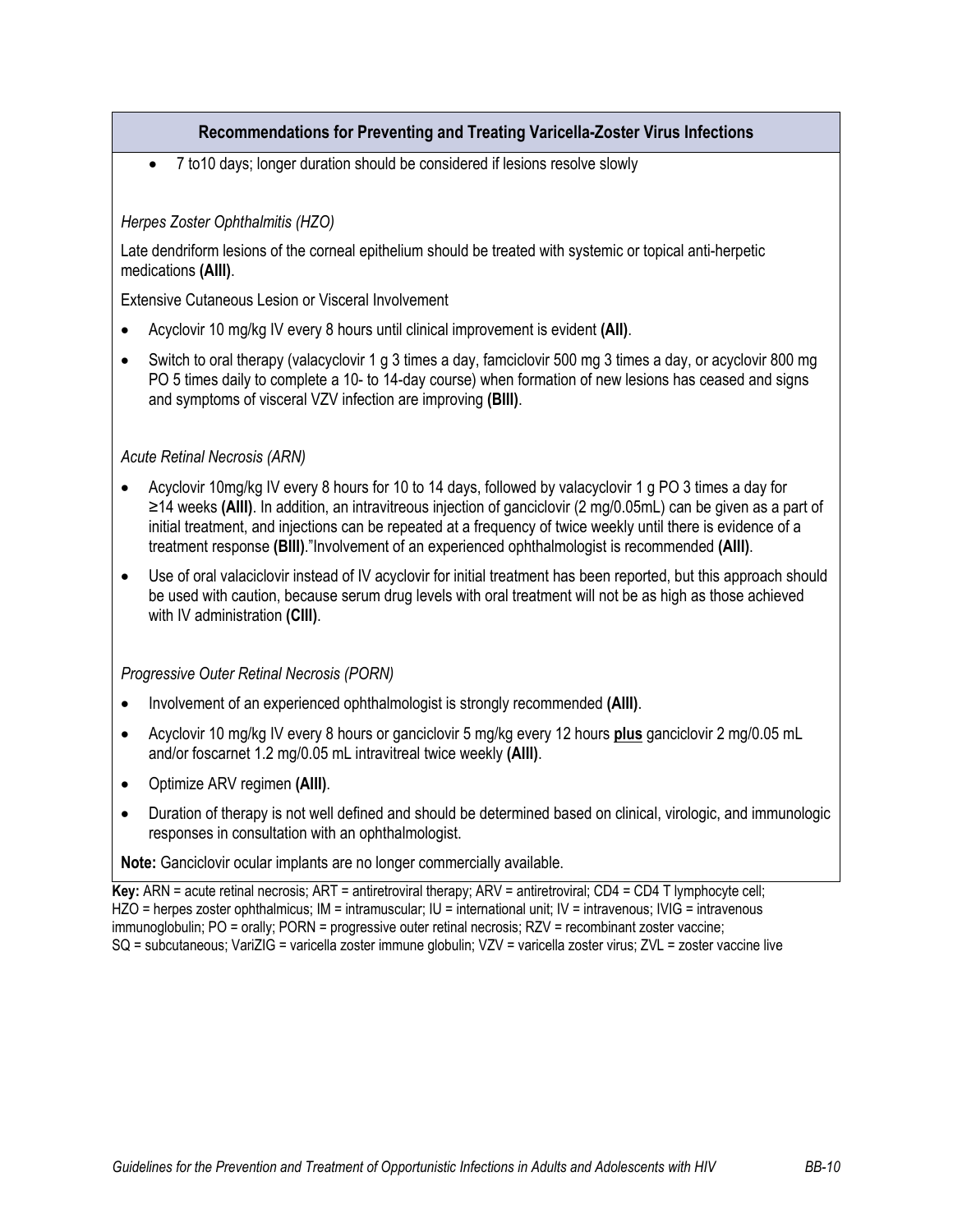### **References**

- 1. Reynolds MA, Kruszon-Moran D, Jumaan A, Schmid DS, McQuillan GM. Varicella seroprevalence in the U.S.: data from the National Health and Nutrition Examination Survey, 1999-2004. Public Health Rep. 2010;125(6):860-869. Available at: https://www.ncbi.nlm.nih.gov/pubmed/21121231.
- 2. Guris D, Jumaan AO, Mascola L, et al. Changing varicella epidemiology in active surveillance sites—United States, 1995-2005. J Infect Dis. 2008;197 Suppl 2:S71-75. Available at: https://www.ncbi.nlm.nih.gov/pubmed/18419413.
- 3. Buchbinder SP, Katz MH, Hessol NA, et al. Herpes zoster and human immunodeficiency virus infection. J Infect Dis. 1992;166(5):1153-1156. Available at: https://www.ncbi.nlm.nih.gov/pubmed/1308664.
- 4. Donahue JG, Choo PW, Manson JE, Platt R. The incidence of herpes zoster. Arch Intern Med. 1995;155(15):1605-1609. Available at: https://www.ncbi.nlm.nih.gov/pubmed/7618983.
- 5. Gebo KA, Kalyani R, Moore RD, Polydefkis MJ. The incidence of, risk factors for, and sequelae of herpes zoster among HIV patients in the highly active antiretroviral therapy era. J Acquir Immune Defic Syndr. 2005;40(2):169-174. Available at: http://www.ncbi.nlm.nih.gov/pubmed/16186734.
- 6. Vanhems P, Voisin L, Gayet-Ageron A, et al. The incidence of herpes zoster is less likely than other opportunistic infections to be reduced by highly active antiretroviral therapy. J Acquir Immune Defic Syndr. 2005;38(1):111-113. Available at: http://www.ncbi.nlm.nih.gov/pubmed/15608535.
- 7. Grabar S, Tattevin P, Selinger-Leneman H, et al. Incidence of herpes zoster in HIV-infected adults in the combined antiretroviral therapy era: results from the FHDH-ANRS CO4 cohort. Clin Infect Dis. 2015;60(8):1269-1277. Available at: https://www.ncbi.nlm.nih.gov/pubmed/25601456.
- 8. Shearer K, Maskew M, Ajayi T, et al. Incidence and predictors of herpes zoster among antiretroviral therapy-naive patients initiating HIV treatment in Johannesburg, South Africa. Int J Infect Dis. 2014;23:56-62. Available at: https://www.ncbi.nlm.nih.gov/pubmed/24680820.
- 9. Erdmann NB, Prentice HA, Bansal A, et al. Herpes zoster in persons living with HIV-1 infection: viremia and immunological defects are strong risk factors in the era of combination antiretroviral therapy. Front Public Health. 2018;6:70. Available at: https://www.ncbi.nlm.nih.gov/pubmed/29594092.
- 10. Jansen K, Haastert B, Michalik C, et al. Incidence and risk factors of herpes zoster among HIV-positive patients in the German competence network for HIV/AIDS (KompNet): a cohort study analysis. BMC Infect Dis. 2013;13:372. Available at: https://www.ncbi.nlm.nih.gov/pubmed/23937603.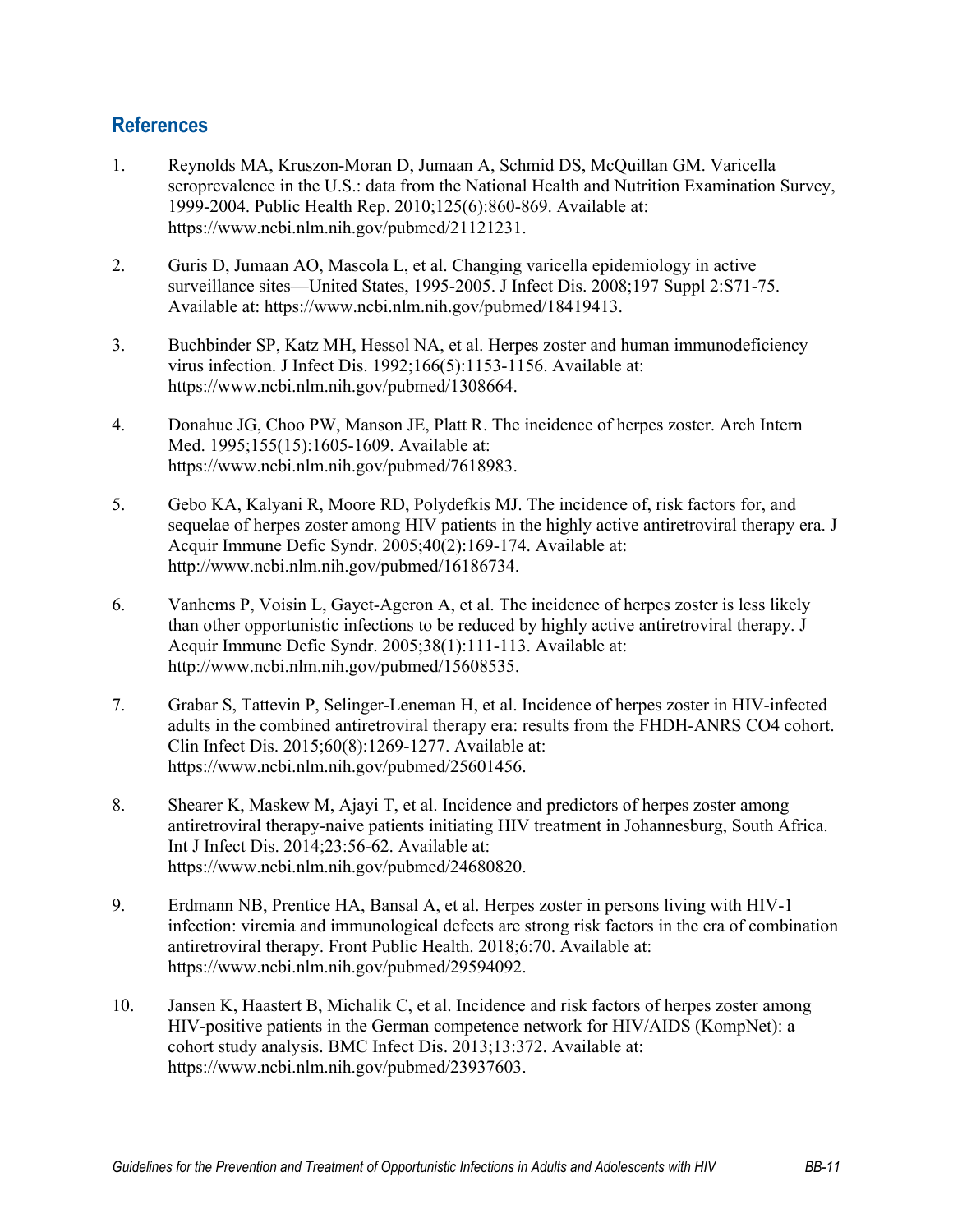- 11. Blank LJ, Polydefkis MJ, Moore RD, Gebo KA. Herpes zoster among persons living with HIV in the current antiretroviral therapy era. J Acquir Immune Defic Syndr. 2012;61(2):203- 207. Available at: https://www.ncbi.nlm.nih.gov/pubmed/22766968.
- 12. Moanna A, Rimland D. Decreasing incidence of herpes zoster in the highly active antiretroviral therapy era. Clin Infect Dis. 2013;57(1):122-125. Available at: https://www.ncbi.nlm.nih.gov/pubmed/23487391.
- 13. Nacher M, Basurko C, Adenis A, et al. Predictive factors of herpes zoster HIV-infected patients: another adverse effect of crack cocaine. PLoS One. 2013;8(11):e80187. Available at: https://www.ncbi.nlm.nih.gov/pubmed/24244647.
- 14. Domingo P, Torres OH, Ris J, Vazquez G. Herpes zoster as an immune reconstitution disease after initiation of combination antiretroviral therapy in patients with human immunodeficiency virus type-1 infection. Am J Med. 2001;110(8):605-609. Available at: https://www.ncbi.nlm.nih.gov/pubmed/11382367.
- 15. Wallace MR, Hooper DG, Pyne JM, Graves SJ, Malone JL. Varicella immunity and clinical disease in HIV-infected adults. South Med J. 1994;87(1):74-76. Available at: https://www.ncbi.nlm.nih.gov/pubmed/8284723.
- 16. Schmader KE, Dworkin RH. Natural history and treatment of herpes zoster. J Pain. 2008;9(1 Suppl 1):S3-9. Available at: https://www.ncbi.nlm.nih.gov/pubmed/18166460.
- 17. Gnann JW Jr, Crumpacker CS, Lalezari JP, et al. Sorivudine versus acyclovir for treatment of dermatomal herpes zoster in human immunodeficiency virus–infected patients: results from a randomized, controlled clinical trial. Collaborative Antiviral Study Group/AIDS Clinical Trials Group, Herpes Zoster Study Group. Antimicrob Agents Chemother. 1998;42(5):1139- 1145. Available at: https://www.ncbi.nlm.nih.gov/pubmed/9593141.
- 18. Harrison RA, Soong S, Weiss HL, Gnann JW Jr, Whitley RJ. A mixed model for factors predictive of pain in AIDS patients with herpes zoster. J Pain Symptom Manage. 1999;17(6):410-417. Available at: https://www.ncbi.nlm.nih.gov/pubmed/10388246.
- 19. Hu AY, Strauss EC, Holland GN, Chan MF, Yu F, Margolis TP. Late varicella-zoster virus dendriform keratitis in patients with histories of herpes zoster ophthalmicus. Am J Ophthalmol. 2010;149(2):214-220 e213. Available at: https://www.ncbi.nlm.nih.gov/pubmed/19909942.
- 20. Veenstra J, van Praag RM, Krol A, et al. Complications of varicella zoster virus reactivation in HIV-infected homosexual men. AIDS. 1996;10(4):393-399. Available at: https://www.ncbi.nlm.nih.gov/pubmed/8728043.
- 21. Gray F, Belec L, Lescs MC, et al. Varicella-zoster virus infection of the central nervous system in the acquired immune deficiency syndrome. Brain. 1994;117 ( Pt 5):987-999. Available at: https://www.ncbi.nlm.nih.gov/pubmed/7953606.
- 22. Engstrom RE Jr, Holland GN, Margolis TP, et al. The progressive outer retinal necrosis syndrome. A variant of necrotizing herpetic retinopathy in patients with AIDS.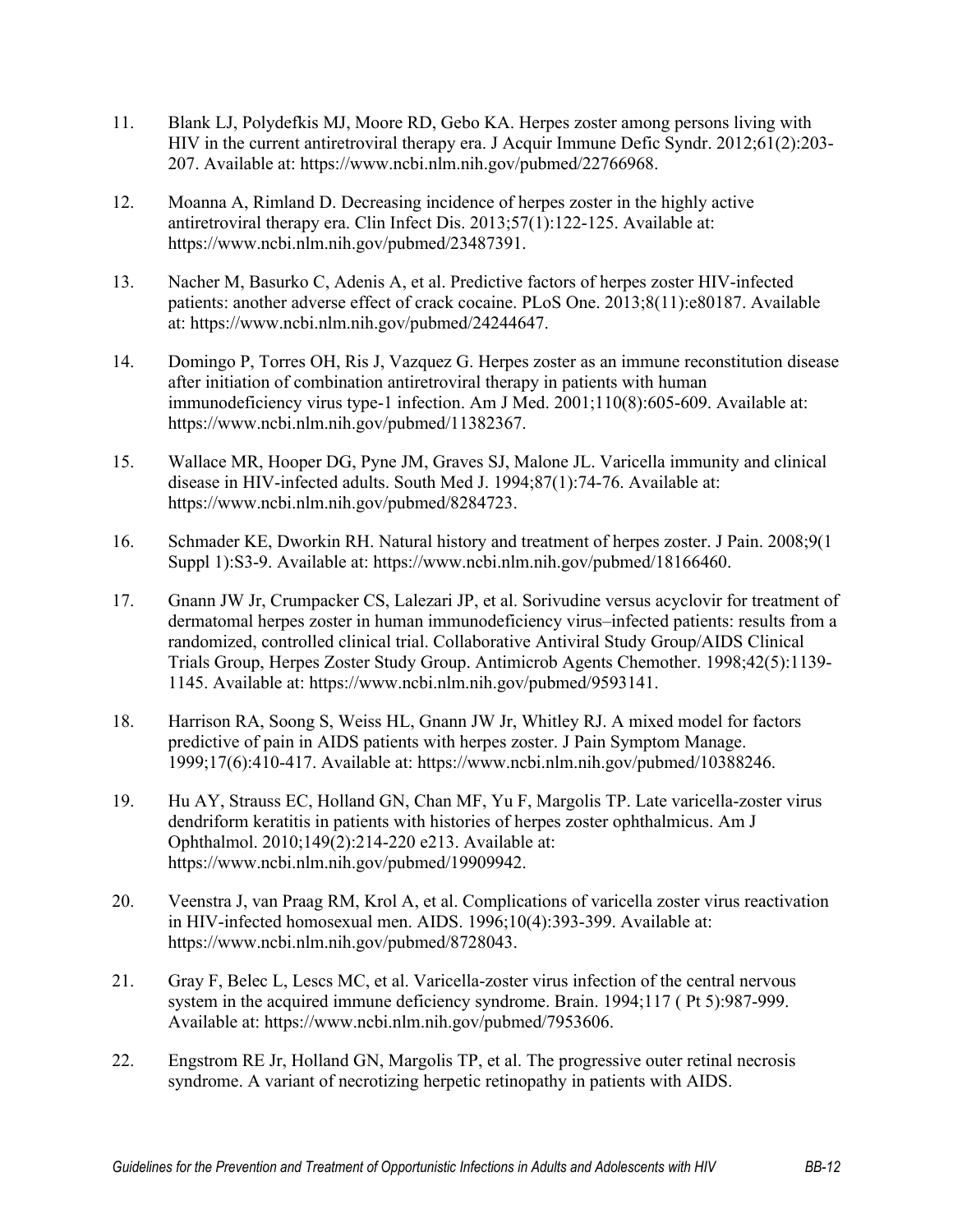Ophthalmology. 1994;101(9):1488-1502. Available at: https://www.ncbi.nlm.nih.gov/pubmed/8090452.

- 23. Ormerod LD, Larkin JA, Margo CA, et al. Rapidly progressive herpetic retinal necrosis: a blinding disease characteristic of advanced AIDS. Clin Infect Dis. 1998;26(1):34-45; discussion 46-37. Available at: https://www.ncbi.nlm.nih.gov/pubmed/9455507.
- 24. Yin PD, Kurup SK, Fischer SH, et al. Progressive outer retinal necrosis in the era of highly active antiretroviral therapy: successful management with intravitreal injections and monitoring with quantitative PCR. J Clin Virol. 2007;38(3):254-259. Available at: https://www.ncbi.nlm.nih.gov/pubmed/17280866.
- 25. Leung J, Harpaz R, Baughman AL, et al. Evaluation of laboratory methods for diagnosis of varicella. Clin Infect Dis. 2010;51(1):23-32. Available at: https://www.ncbi.nlm.nih.gov/pubmed/20504232.
- 26. Levin MJ, Gershon AA, Weinberg A, et al. Administration of live varicella vaccine to HIVinfected children with current or past significant depression of CD4(+) T cells. J Infect Dis. 2006;194(2):247-255. Available at: https://www.ncbi.nlm.nih.gov/pubmed/16779732.
- 27. Armenian SH, Han JY, Dunaway TM, Church JA. Safety and immunogenicity of live varicella virus vaccine in children with human immunodeficiency virus type 1. Pediatr Infect Dis J. 2006;25(4):368-370. Available at: https://www.ncbi.nlm.nih.gov/pubmed/16567993.
- 28. Bekker V, Westerlaken GH, Scherpbier H, et al. Varicella vaccination in HIV-1-infected children after immune reconstitution. AIDS. 2006;20(18):2321-2329. Available at: https://www.ncbi.nlm.nih.gov/pubmed/17117018.
- 29. Son M, Shapiro ED, LaRussa P, et al. Effectiveness of varicella vaccine in children infected with HIV. J Infect Dis. 2010;201(12):1806-1810. Available at: https://www.ncbi.nlm.nih.gov/pubmed/20441519.
- 30. Marin M, Guris D, Chaves SS, et al. Prevention of varicella: recommendations of the Advisory Committee on Immunization Practices (ACIP). MMWR Recomm Rep. 2007;56(RR-4):1-40. Available at: https://www.ncbi.nlm.nih.gov/pubmed/17585291.
- 31. Wood SM, Shah SS, Steenhoff AP, Rutstein RM. Primary varicella and herpes zoster among HIV-infected children from 1989 to 2006. Pediatrics. 2008;121(1):e150-156. Available at: https://www.ncbi.nlm.nih.gov/pubmed/18086820.
- 32. Breuer J, Schmid DS, Gershon AA. Use and limitations of varicella-zoster virus-specific serological testing to evaluate breakthrough disease in vaccinees and to screen for susceptibility to varicella. J Infect Dis. 2008;197 Suppl 2:S147-151. Available at: https://www.ncbi.nlm.nih.gov/pubmed/18419389.
- 33. Ludwig B, Kraus FB, Allwinn R, Keim S, Doerr HW, Buxbaum S. Loss of varicella zoster virus antibodies despite detectable cell mediated immunity after vaccination. Infection. 2006;34(4):222-226. Available at: https://www.ncbi.nlm.nih.gov/pubmed/16896582.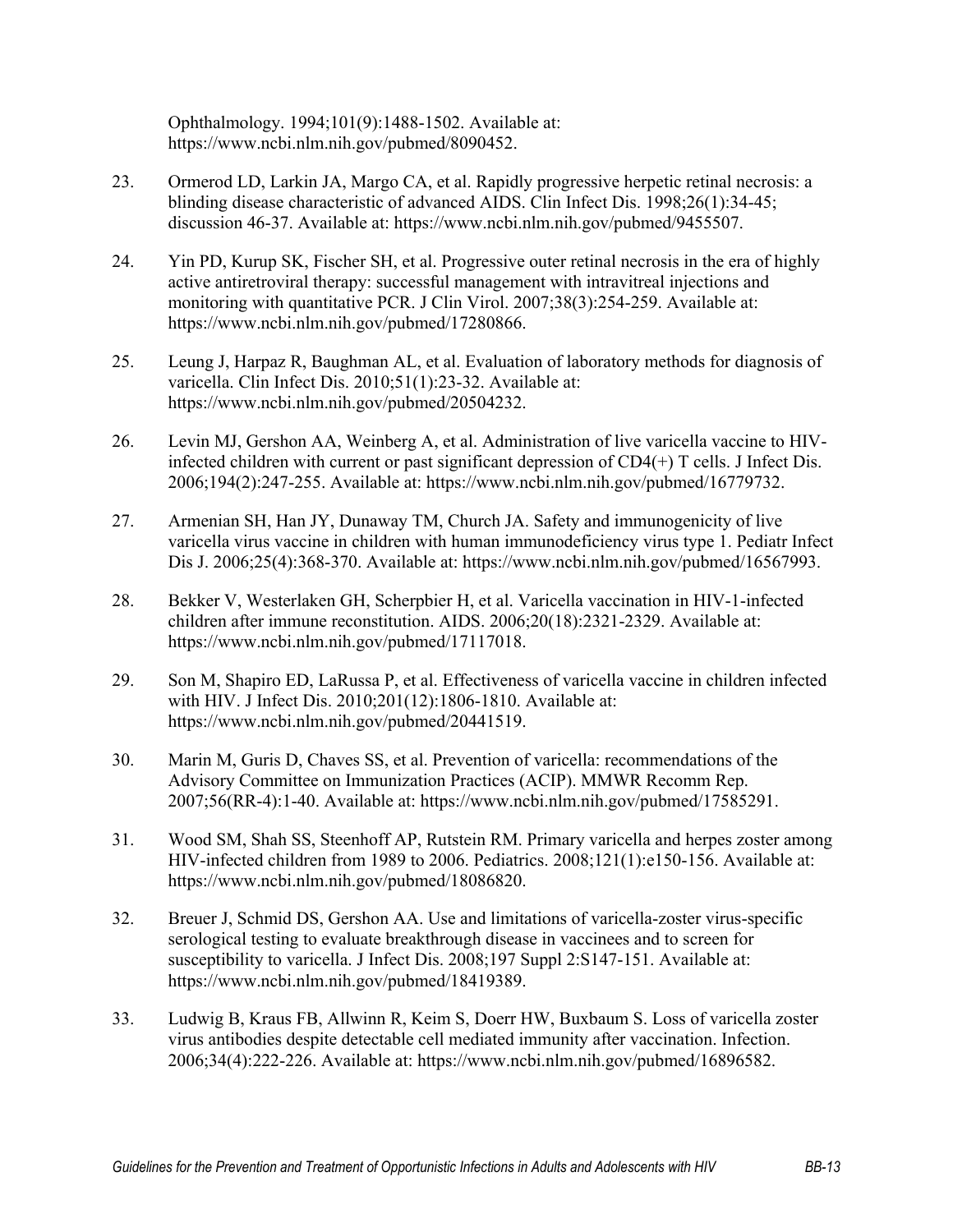- 34. Centers for Disease Control and Prevention. Recommended adult immunization schedule: United States, 2010. Ann Intern Med. 2010;152(1):36-39. Available at: https://www.ncbi.nlm.nih.gov/pubmed/20048270.
- 35. Centers for Disease Control and Prevention. A new product (VariZIG) for postexposure prophylaxis of varicella available under an investigational new drug application expanded access protocol. MMWR Morb Mortal Wkly Rep. 2006;55(8):209-210. Available at: https://www.ncbi.nlm.nih.gov/pubmed/16511443.
- 36. Centers for Disease Control and Prevention. FDA approval of an extended period for administering VariZIG for postexposure prophylaxis of varicella. MMWR Morb Mortal Wkly Rep. 2012;61(12):212. Available at: https://www.ncbi.nlm.nih.gov/pubmed/22456121.
- 37. American Academy of Pediatrics. Varicella-zoster virus infections. In: Red Book: 2018-2021 Report of the Committee on Infectious Diseases. 31st ed. 2018:869-883.
- 38. Barnabas RV, Baeten JM, Lingappa JR, et al. Acyclovir prophylaxis reduces the incidence of herpes zoster among HIV-infected individuals: results of a randomized clinical trial. J Infect Dis. 2016;213(4):551-555. Available at: https://www.ncbi.nlm.nih.gov/pubmed/26142452.
- 39. Dooling KL, Guo A, Patel M, et al. Recommendations of the Advisory Committee on Immunization Practices for use of herpes zoster vaccines. MMWR Morb Mortal Wkly Rep. 2018;67(3):103-108. Available at: https://www.ncbi.nlm.nih.gov/pubmed/29370152.
- 40. Lal H, Cunningham AL, Godeaux O, et al. Efficacy of an adjuvanted herpes zoster subunit vaccine in older adults. N Engl J Med. 2015;372(22):2087-2096. Available at: https://www.ncbi.nlm.nih.gov/pubmed/25916341.
- 41. Cunningham AL, Lal H, Kovac M, et al. Efficacy of the herpes zoster subunit vaccine in adults 70 years of age or older. N Engl J Med. 2016;375(11):1019-1032. Available at: https://www.ncbi.nlm.nih.gov/pubmed/27626517.
- 42. Shingrix [package insert].Food and Drug Administration. 2017. Available at: https://www.fda.gov/downloads/BiologicsBloodVaccines/Vaccines/ApprovedProducts/UCM 581605.pdf.
- 43. Berkowitz EM, Moyle G, Stellbrink HJ, et al. Safety and immunogenicity of an adjuvanted herpes zoster subunit candidate vaccine in HIV-infected adults: a Phase 1/2a randomized, placebo-controlled study. J Infect Dis. 2015;211(8):1279-1287. Available at: https://www.ncbi.nlm.nih.gov/pubmed/25371534.
- 44. Oxman MN, Levin MJ, Johnson GR, et al. A vaccine to prevent herpes zoster and postherpetic neuralgia in older adults. N Engl J Med. 2005;352(22):2271-2284. Available at: https://www.ncbi.nlm.nih.gov/pubmed/15930418.
- 45. Schmader KE, Levin MJ, Gnann JW Jr, et al. Efficacy, safety, and tolerability of herpes zoster vaccine in persons aged 50–59 years. Clin Infect Dis. 2012;54(7):922-928. Available at: https://www.ncbi.nlm.nih.gov/pubmed/22291101.
- 46. Benson CA, Andersen JW, Macatangay BJC, et al. Safety and immunogenicity of zoster vaccine live in HIV-infected adults with CD4+ cell counts above 200 cells/mL virologically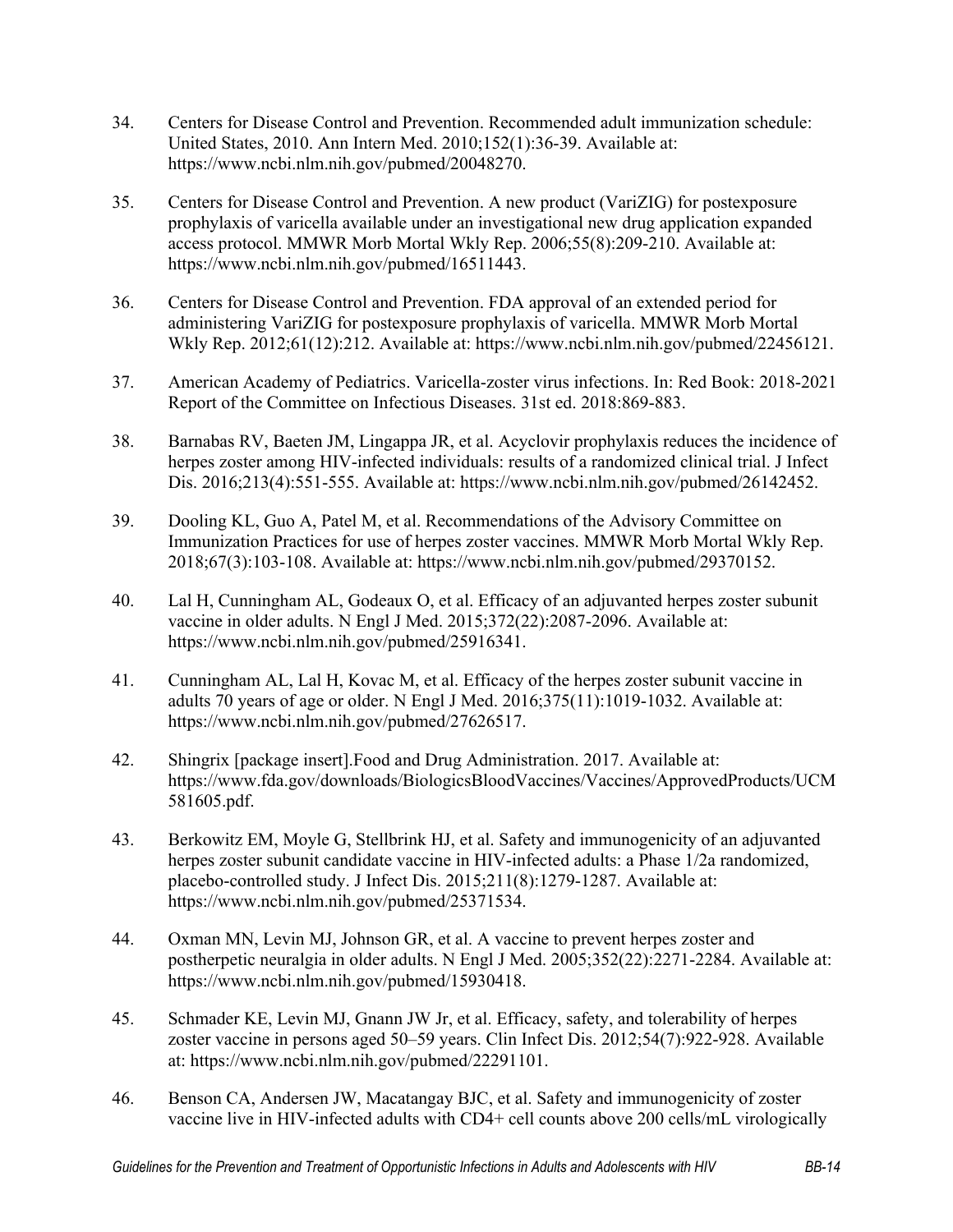suppressed on antiretroviral therapy. Clin Infect Dis. 2018. Available at: https://www.ncbi.nlm.nih.gov/pubmed/29590326.

- 47. Bombatch C, Pallotta A, Neuner EA, Taege AJ. Evaluation of herpes zoster vaccination in HIV-infected patients 50 years of age and older. Ann Pharmacother. 2016;50(4):326-327. Available at: https://www.ncbi.nlm.nih.gov/pubmed/26861991.
- 48. Prober CG, Kirk LE, Keeney RE. Acyclovir therapy of chickenpox in immunosuppressed children—a collaborative study. J Pediatr. 1982;101(4):622-625. Available at: https://www.ncbi.nlm.nih.gov/pubmed/6750068.
- 49. Arvin AM. Antiviral therapy for varicella and herpes zoster. Semin Pediatr Infect Dis. 2002;13(1):12-21. Available at: https://www.ncbi.nlm.nih.gov/pubmed/12118839.
- 50. Carcao MD, Lau RC, Gupta A, Huerter H, Koren G, King SM. Sequential use of intravenous and oral acyclovir in the therapy of varicella in immunocompromised children. Pediatr Infect Dis J. 1998;17(7):626-631. Available at: https://www.ncbi.nlm.nih.gov/pubmed/9686730.
- 51. Balfour HH Jr, Bean B, Laskin OL, et al. Acyclovir halts progression of herpes zoster in immunocompromised patients. N Engl J Med. 1983;308(24):1448-1453. Available at: https://www.ncbi.nlm.nih.gov/pubmed/6343861.
- 52. Palay DA, Sternberg P, Jr, Davis J, et al. Decrease in the risk of bilateral acute retinal necrosis by acyclovir therapy. Am J Ophthalmol. 1991;112(3):250-255. Available at: https://www.ncbi.nlm.nih.gov/pubmed/1882936.
- 53. Jeon S, Kakizaki H, Lee WK, Jee D. Effect of prolonged oral acyclovir treatment in acute retinal necrosis. Ocul Immunol Inflamm. 2012;20(4):288-292. Available at: https://www.ncbi.nlm.nih.gov/pubmed/22621210.
- 54. Scott IU, Luu KM, Davis JL. Intravitreal antivirals in the management of patients with acquired immunodeficiency syndrome with progressive outer retinal necrosis. Arch Ophthalmol. 2002;120(9):1219-1222. Available at: https://www.ncbi.nlm.nih.gov/pubmed/12215102.
- 55. Moorthy RS, Weinberg DV, Teich SA, et al. Management of varicella zoster virus retinitis in AIDS. Br J Ophthalmol. 1997;81(3):189-194. Available at: https://www.ncbi.nlm.nih.gov/pubmed/9135381.
- 56. Austin RB. Progressive outer retinal necrosis syndrome: a comprehensive review of its clinical presentation, relationship to immune system status, and management. Clin Eye Vis Care. 2000;12(3-4):119-129. Available at: https://www.ncbi.nlm.nih.gov/pubmed/11137426.
- 57. Kim SJ, Equi R, Belair ML, Fine HF, Dunn JP. Long-term preservation of vision in progressive outer retinal necrosis treated with combination antiviral drugs and highly active antiretroviral therapy. Ocul Immunol Inflamm. 2007;15(6):425-427. Available at: https://www.ncbi.nlm.nih.gov/pubmed/18085485.
- 58. Gore DM, Gore SK, Visser L. Progressive outer retinal necrosis: outcomes in the intravitreal era. Arch Ophthalmol. 2012;130(6):700-706. Available at: https://www.ncbi.nlm.nih.gov/pubmed/22801826.